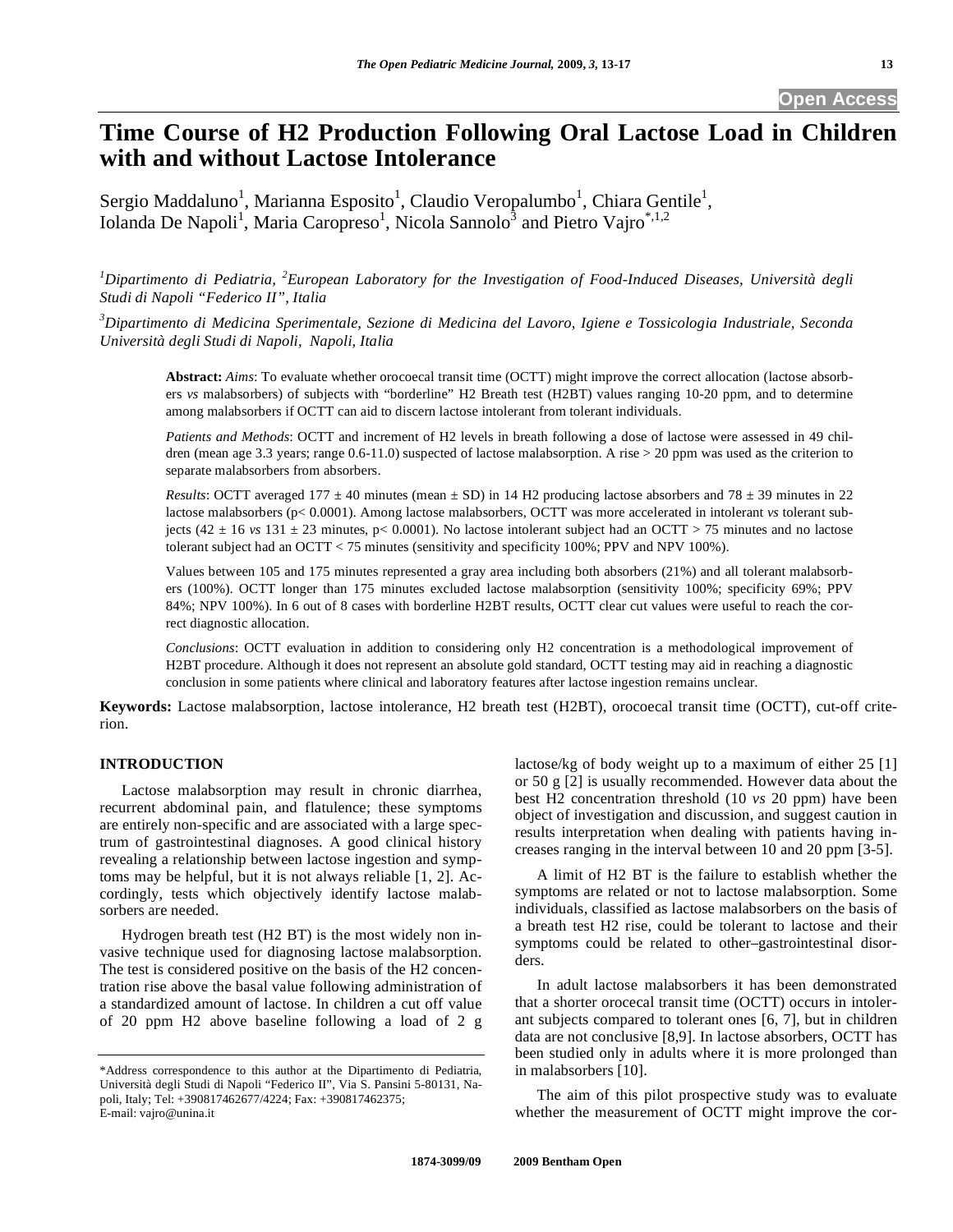rect allocation (absorbers *vs* non absorbers) of subjects with "borderline" H2 BT values ranging between 10 and 20 ppm. In addition we determined among lactose malabsorbers if OCTT can be helpful to discern lactose intolerant from tolerant individuals.

#### **PATIENTS AND METHODS**

We studied forty nine children with chronic diarrhea  $(> 2)$ weeks duration) and/or chronic abdominal pain (three or more episodes for more than 3 months and severe enough to interfere with daily activity). Patients characteristics including ages and types of presenting clinical features are shown in Table **1**.

**Table 1. Patients Characteristics** 

| Number                                                  | 49                                                                                                                                                                             |
|---------------------------------------------------------|--------------------------------------------------------------------------------------------------------------------------------------------------------------------------------|
| Age (mean $\pm$ SD; range; median)<br>(years)           | $3.3 \pm 1.0$ ; 0.6-11.0; 2.9                                                                                                                                                  |
| Gender                                                  | $F = 26$ ; $M = 23$                                                                                                                                                            |
| Clinical symptoms and signs at<br>time of presentation* | - Chronic diarrhea ( $n = 23$ );<br>- Chronic abdominal pain $(n = 29)$ ;<br>- Growth retardation ( $n = 18$ );<br>- Flatulence $(n = 20)$ ;<br>- Irregular bowel ( $n = 36$ ) |

\*Individual patients had one or more clinical symptoms and signs.

 None of the patients had received antibiotics from a minimum of two months prior to the study period.

 A detailed medical history and a complete physical examination were performed in all patients. Supplementary investigations included routine blood tests, stool examination for common bacterial pathogens, and abdominal ultrasound.

 After an overnight fast the lactose-breath-hydrogen test was performed, and breath samples were obtained every 10 minutes for 180 to 240 minutes after ingestion of oral lactose load (2 g/kg up to a maximum of 50 g as a 20% aqueous solution). The mean H2 concentration of two breath samples before lactose ingestion was taken as the basal value [11, 12]. The minimal concentration of detectable H2 was 0.5 ppm. A rise of H2 in expiring air of more than 20 ppm above baseline at any time of the course of the test was considered diagnostic of lactose malabsorption as previously described [12]; rises in H2 concentration ranging from 10 to 20 ppm above baseline were regarded as "borderline". OCTT was calculated as the time elapsed from the start of ingestion of lactose solution to the appearance of the first of three consecutively increasing H2 values in expired air [11, 13, 14]. This was possible in lactose malabsorbers and in those lactose absorbers producing low amounts of H2 derived from the small fraction of physiologically unabsorbed lactose.

 Subjects not producing H2 following administration of lactose load were further investigated using an oral lactulose H2BT. A dose of 250 mg/kg lactulose in a 10% aqueous solution was administered the day after lactose H2BT to determine whether H2 producing flora was present. These absorber children were therefore excluded from further analysis since their lactose OCTT could not be calculated. Number and severity of symptoms were recorded by parents on a personal diary.

 Patients who within 12 hours following lactose ingestion demonstrated abdominal pain, flatulence, and/or diarrhea were classified as lactose intolerant. Patients, who did not develop these symptoms, were classified as lactose tolerant.

 Fecal reducing substances were measured by Clinitest tablets (Ames Laboratories) [15] in all children with watery diarrhea following the oral lactose load.

Results are expressed as mean  $\pm$  Standard Deviation (SD). Student's *t* test and Pearson correlation test were used in statistical data evaluation. A Receiver Operating Characteristic curve (ROC curve) analysis was performed to find the OCTT value corresponding with the highest average of sensitivity and specificity for the allocation of absorbers *vs* non absorbers.

 $A p < 0.05$  was considered statistically significant.

 A verbal informed consent was obtained by all participants' parents.

## **RESULTS**

 Twenty seven (55%) of the 49 children produced H2 peak less than 20 ppm above baseline and were included into the lactose absorbers group (mean age  $\pm$  SD: 3.0  $\pm$  1.1; range: 0.8-7.0; median: 2.8 years). This group comprised children with Irritable Bowel syndrome ( $n = 15$ ), Alimentary allergy  $(n = 3)$ , Celiac disease  $(n = 3)$ , Urinary Tract Infection  $(n = 2)$ . No known causes were found in 4 patients.

 Thirteen of the 27 absorbers who did not produce H2 following administration of lactose load, produced H2 after the lactulose load confirming that they were true absorbers. Among the remaining 14 patients producing H2, 8 had borderline H2 peak values ranging between 10 and 20 ppm above baseline (Table **2**). One of these eight patients (case No.1, Table **2**) developed characteristic clinical symptoms of intolerance following lactose ingestion (diarrhea and flatulence), with traces of reducing substances in the stools. Another borderline patient (case No. 8, Table **2**) had equivocal symptoms (soft, almost watery stools) with traces of positive reducing substances.

 Twenty two (45%) of the 49 children produced H2 concentrations > 20 ppm above baseline, and were classified as malabsorbers (mean age  $\pm$  SD: 3.7  $\pm$ 2.4; range: 0.6-11.0; median: 2.9 years). In this group hypolactasia was primary (adult type) in 4 children (aged  $7.6 \pm 2.3$  years; range  $5.5$ -11; median 7.0 years) and secondary to biopsy proven intestinal mucosal damage in 18 children affected by celiac disease (n  $= 15$ ), giardiasis (n = 3) (aged 2.8  $\pm$  1,4 years; range 0.8-6; median 2.7 years).

 Among these 22 malabsorbers, 14 had symptoms of intolerance following lactose ingestion (watery diarrhea, abdominal pain, and flatulence), so they were included into an intolerant group. The remaining 8 malabsorbers children had not symptoms after lactose ingestion and were classified as tolerant subjects.

 Differences between mean values of peak H2 concentrations above baseline obtained in intolerant and tolerant group, respectively, were not statistically significant (54.3  $\pm$ 24.6 *vs* 38.6 ± 15.6 ppm).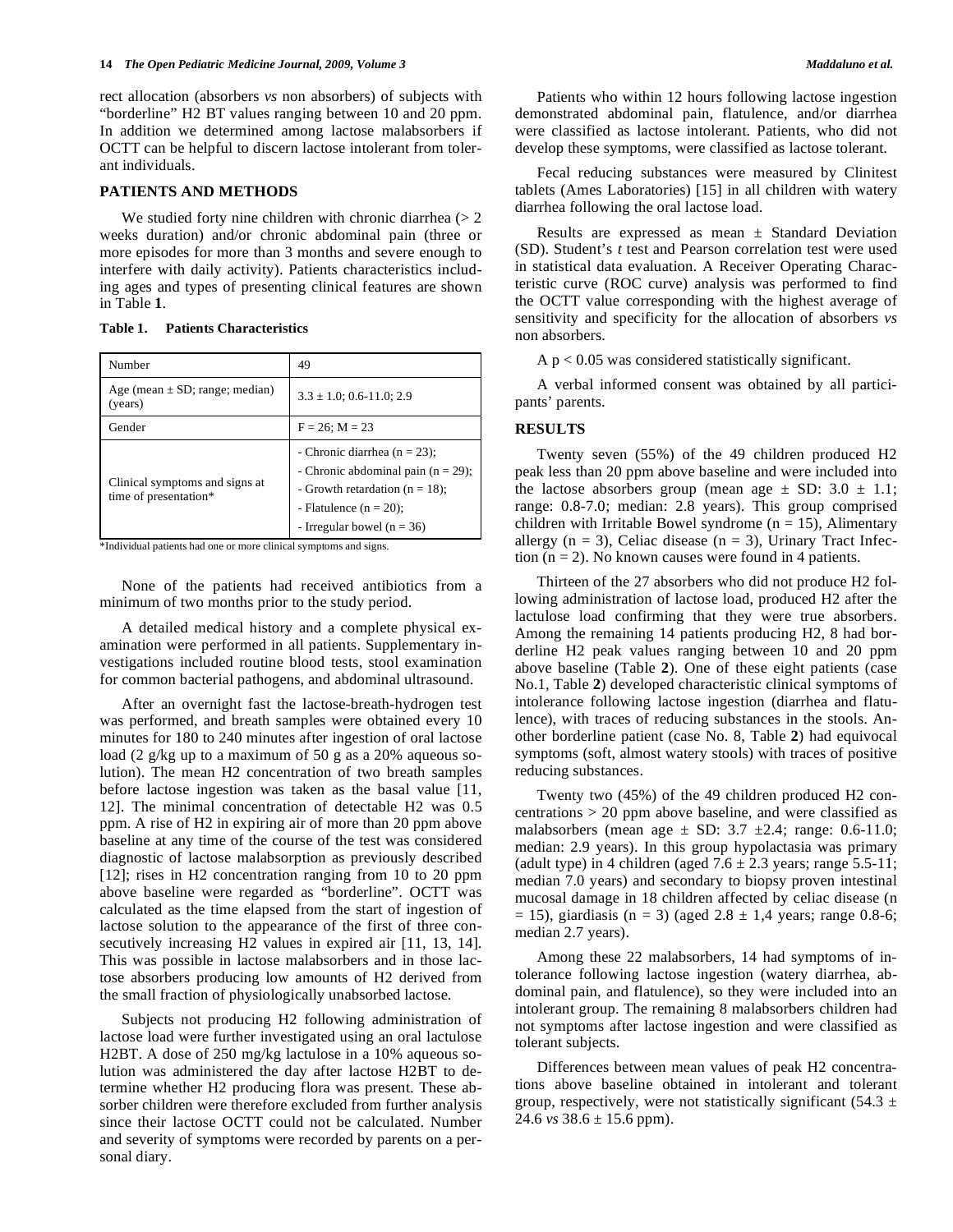$Normal > 175$ Abnormal < 105 Gray area 105-175

|  | Patient No. | $H2BT$ (ppm)* | <b>Fecal Reducing Substances</b> | <b>Clinical Intolerance</b> | $OCTT$ (min) |
|--|-------------|---------------|----------------------------------|-----------------------------|--------------|
|  |             | 18.5          | Traces                           | $Yes***$                    | 40           |
|  |             |               | $nd$ **                          | no                          | 240          |

3 15 1 nd  $**$  no 210 4 18 18 nd \*\* 10 no 210 5 16 16 nd \*\* 100 no 140 6 12 12 nd \*\* 150 7 11 1 nd \*\* 10 no 225 8 10 10 Traces Requivocal\*\*\*\* 1 245

**Table 2. Summary of Clinical and Laboratory Data in 8 Patients with "Borderline" H2BT Results (Ranging 10-20 ppm)** 

*Normal values*  $\lt 20$  example  $\lt 20$  negative or traces no

 $\overline{F}$  = Maximal H2 peak rise.

\*\* = Not determined (due to formed stools).

\*\*\* = Watery diarrhea and flatulence.

\*\*\*\*= Soft, almost watery stools.

 As shown in Fig. (**1**), in the 22 malabsorbers and in the 14 H2 producing absorbers it was found a statistically significant inverse correlation between breath H2 peak after ingestion of lactose and OCTT (r-.63,  $p < 0.0001$ ).



**Fig. (1).** Correlation between orocoecal transit time (minutes) and maximum peak rise of H2 (ppm) in lactose absorbers  $(0<$  H2  $<$  20 ppm; open dots), tolerant (full squares) and intolerant (full dots) lactose malabsorbers (H2 > 20 ppm). The dotted lines represent 10 and 20 ppm cut-off values. The open dot in brackets refers to a patient with a most probably false negative H2BT result (see text and Table **2**, case No 1).

 As shown in Fig. (**2**), mean value of OCTT in absorbers was significantly longer than in malabsorbers  $(177 \pm 40 \text{ vs } 100 \text{ s})$ 78  $\pm$  39 minutes; p < 0.0001). Within the group of lactose malabsorbers, OCTT was significantly shorter in intolerant compared to tolerant subjects ( $42 \pm 16$  and  $131 \pm 23$  minutes, respectively,  $p < 0.0001$ ).

Using the ROC curve analysis, the criterion value of  $\leq$ 105 minutes was found to be the value with the highest average of sensitivity and specificity (Sensitivity 78.26%, Specificity 100%, PPV 100%, NPV 72.2%) for the allocation of absorbers *vs* non absorbers. Values between 105 and 175 minutes represented a "gray area" including both absorbers (21%) and all tolerant malabsorbers (100%). OCTT longer than 175 minutes excluded lactose malabsorption (sensitivity 100%; specificity 69%; PPV 84%; NPV 100%) and included 71% of absorbers subjects. Among the malabsorber subjects, lactose intolerant OCTT values never exceeded 75 minutes, whereas tolerant ones always had OCTT greater than 75 minutes (sensitivity and specificity 100%; PPV and NPV 100%).





**Fig. (2).** Orocoecal transit time (individual values and mean  $\pm$  SD) in lactose absorbers  $(0 < H2 < 20$  ppm; n = 14) and malabsorbers  $(H2 > 20$  ppm; tolerant n=8, and intolerant n = 14). Symbols as in Fig. (1). Horizontal lines show mean values  $\pm$  SD. The open dot in brackets refers to a patient with a most probably false negative H2BT result (see text and Table **2**, case No 1).

 Six of the eight patients with "borderline" H2 values (cases Nos. 2 to 7, Table **2**) were clinically tolerant, and showed OCTT values ranging from 140 to 225 minutes. A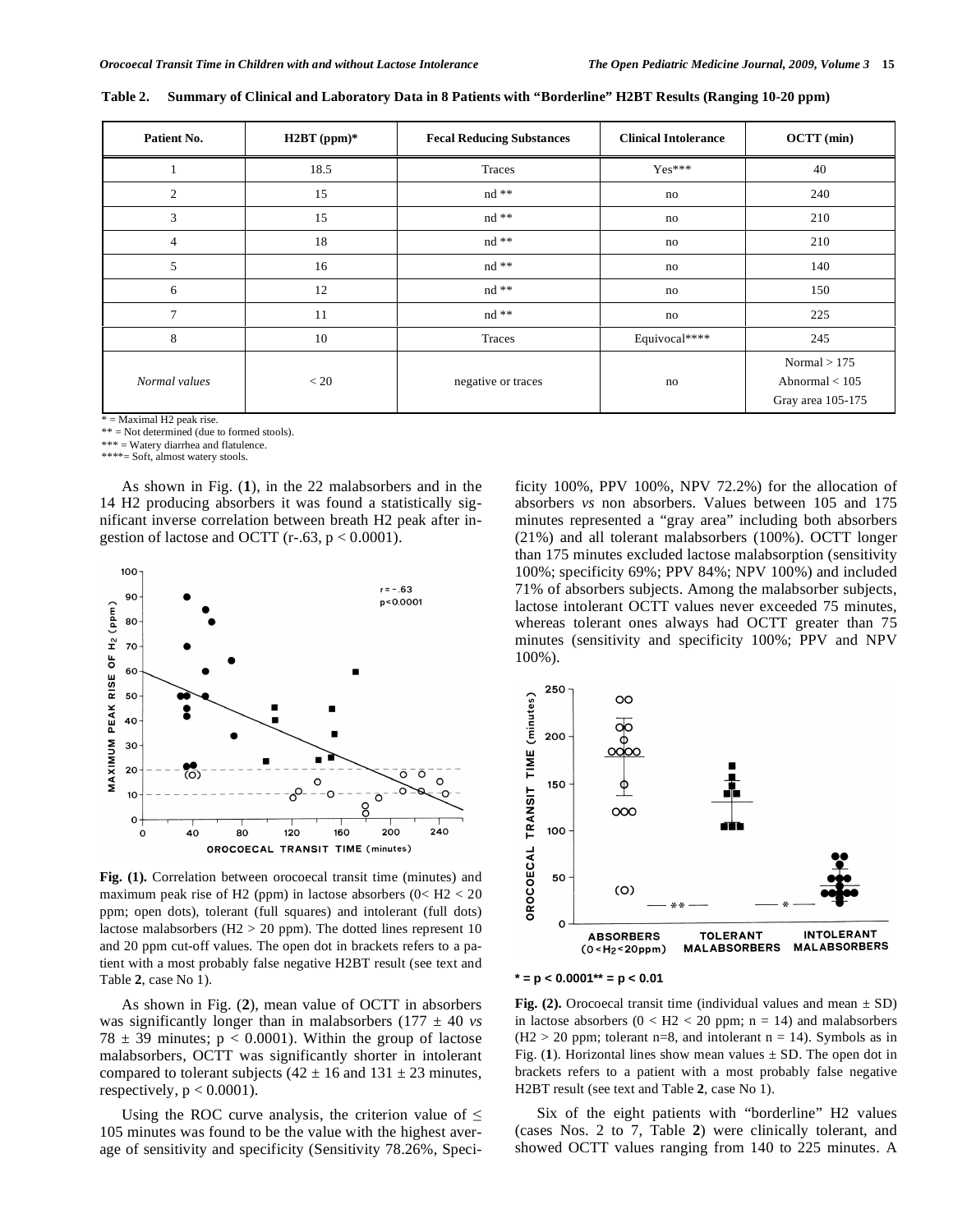diagnosis of lactose absorption was feasible in those 4 (cases Nos. 2, 3, 4, 7) with OCTT values  $> 175$  minutes (true H2BT negative) but not in other 2 (cases Nos. 5 and 6) with OCTT results in the overlap area. Cases Nos. 1 and 8 had some signs and symptoms of clinical intolerance. By using the H2 20 ppm cut off the first (breath  $H2 = 18.5$  ppm) should have been classified as lactose absorber, but the very short OCTT below 75 minutes allowed to put a correct diagnosis of lactose malabsorption (false negative H2BT result). In the second (breath  $H2 = 10$  ppm), OCTT clear-cut results  $(245)$ minutes) allowed to correctly allocate him in the absorber group (true negative H2BT result) and to consider his equivocal symptoms as unrelated to lactose intolerance.

#### **DISCUSSION**

 H2 breath test is considered the gold standard technique to diagnose lactose malabsorber subjects [16]. Some aspects however are still not entirely defined. One regards the amounts of lactose in aqueous solution or as milk which have been proposed over the years depending on whether the goal was that of detecting the ability of absorbing the usual daily intakes of lactose as milk and dairy products or that of defining the condition found to correlate with lactase activity in duodenal biopsies [17]. Another one regards the cut off for H2 excretion in diagnosing lactose malabsorption. Although some studies had suggested advantages of a value of 10 ppm [4, 5], the original value of 20 ppm above baseline is nowadays recommended [1, 2]. Because H2 borderline values ranging from 10 to 20 ppm may cause problems in results interpretation, in the present study lactose breath test and OCTT were investigated to establish whether their combination might be helpful to improve the correct diagnosis in children with clinical suspect of lactose malabsorption and H2 BT borderline values.

 In agreement with others [10], we found that in lactose malabsorbers OCTT are significantly shorter than in the absorbers. A statistically significant inverse correlation between breath H2 peak after ingestion of lactose and OCTT existed. The mechanism of accelerated OCTT in lactose malabsorbers probably reflects the great amounts of malabsorbed carbohydrates reaching the colon. Osmotic load and consequent fluid secretion induce a small intestinal dilatation, resulting in an accelerate motility and in a shorter OCTT. The grade of digestion of a lactose dose is determined by the residual activity of the small intestinal lactase and by the time available for lactose hydrolysis in the small intestine, as shown by the OCTT [11].

 In our series, the 20 ppm cut off seems to be more reliable than the 10 ppm one, as suggested by at least 6 of the 8 cases with borderline values of H2 ranging 10 to 20 ppm (absorbers according to the 20 ppm cut off criterion). In fact, two patients had some clinical symptoms following lactose ingestion compatible with lactose malabsorption. One showed a short OCTT  $\ll$  75 minutes), another had a very long OCTT (> 240 minutes). According to OCTT criteria along with symptoms presence, their H2BT results were interpreted as false negative and true negative, respectively.

 A correct diagnosis of lactose absorption was feasible in other 4 patients with OCTT > 175 minutes (true H2BT negative). However -due to the existence of overlapping areas of OCTT results regarding the final diagnostic groups- the

OCTT test in these cases needs to be part of a thorough evaluation of all available features necessary to reach the correct diagnosis.

 In our series the OCTT of intolerant subjects was significantly faster than that of tolerant ones confirming previous data [6, 7, 18], and shows that H2 production timing may be useful to detect lactose intolerant individuals among malabsorbers resulting from H2 BT (75 minutes OCTT 100% positive and negative predictive values).

 In conclusion, the timing of H2 production after oral lactose load may be proposed as a relatively simple part of the H2BT procedure based on a 20 ppm cut-off criterion. Although it does not represent an absolute "gold standard", the good discriminating ability of OCTT evaluation found in our pilot study may prove helpful to reach a definitive diagnosis and dietary guidance in some patients with unclear aspects of clinical and/or laboratory picture. By a practical point of view, because of the added expense and inconvenience due to increasing the number of breath collections on H2 analyses, the evaluation of the H.2 production timing could be carried out as a repeated test in those few patients whose H2 production is lying in the uncertainty zone (10-20 ppm) and does not allow hitherto a precise diagnosis of lactose absorption or malabsorption and/or have equivocal symptoms after lactose ingestion.

#### **ACKNOWLEDGEMENTS**

 The authors thank Prof. Jay Perman for advice and support and Nicola Russo for technical assistance.

### **REFERENCES**

- [1] Heyman MB. Committee on Nutrition. Lactose intolerance in infants, children, and adolescents. Pediatrics 2006; 118: 1279-86.
- [2] Gupta P. Interpretation of some common GI tests and procedures. In: Guandalini S, Ed. Essential pediatric gastroenterology, hepatology, & nutrition. New York: McGraw- Hill 2005; pp. 133-40.
- [3] Veligati LN, Treem WR, Sullivan B, *et al*. Delta 10 ppm versus delta 20 ppm: a reappraisal of diagnostic criteria for breath hydrogen testing in children. Am J Gastroenterol 1994; 89: 758-61.
- [4] Solomons NW, Barillas C. The cut-off criterion for a positive hydrogen breath test in children: a reappraisal. J Pediatr Gastroenterol Nutr 1986; 5: 920-5.
- [5] Karcher RE, Truding RM, Stawick LE. Using a cutoff of < 10 ppm for breath hydrogen testing: a review of five years' experience. Ann Clin Lab Sci 1999; 29: 1-8.
- [6] Cloarec D, Gouilloud S, Bornet F, *et al*. Lactase deficiency and lactose intolerance-related symptoms in adult healthy subjects from western France. Gastroenterol Clin Biol 1991; 15: 588-93.
- [7] Ladas S, Papanikos J, Arapakis G. Lactose malabsorption in Greek adults: correlation of small bowel transit time with the severity of lactose intolerance. Gut 1982; 23: 968-73.
- [8] Douwes AC, Fernandes J, Degenhart HJ. Improved accuracy of lactose tolerance test in children, using expired H2 measurement. Arch Dis Child 1978; 53: 939-42.
- [9] Roggero P, Offredi ML, Mosca F, *et al*. Lactose absorption and malabsorption in healthy Italian children: do the quantity of malabsorbed sugar and the small bowel transit time play roles in symptom production? J Pediatr Gastroenterol Nutr 1985; 4: 82-6.
- [10] He T, Priebe MG, Welling GW, *et al*. Effect of lactose on oro-cecal transit in lactose digesters and maldigesters. Eur J Clin Invest 2006; 36: 737-42.
- [11] Vonk RJ, Priebe MG, Koetse HA, *et al*. Lactose intolerance: analysis of underlying factors. Eur J Clin Invest 2003; 33: 70-5.
- [12] Sannolo N, Vajro P, Dioguardi G, *et al*. Gas chromatographic quantitation of breath hydrogen and carbon monoxide for clinical investigation in adults and in children. J Chromatogr 1983; 276: 257-65.